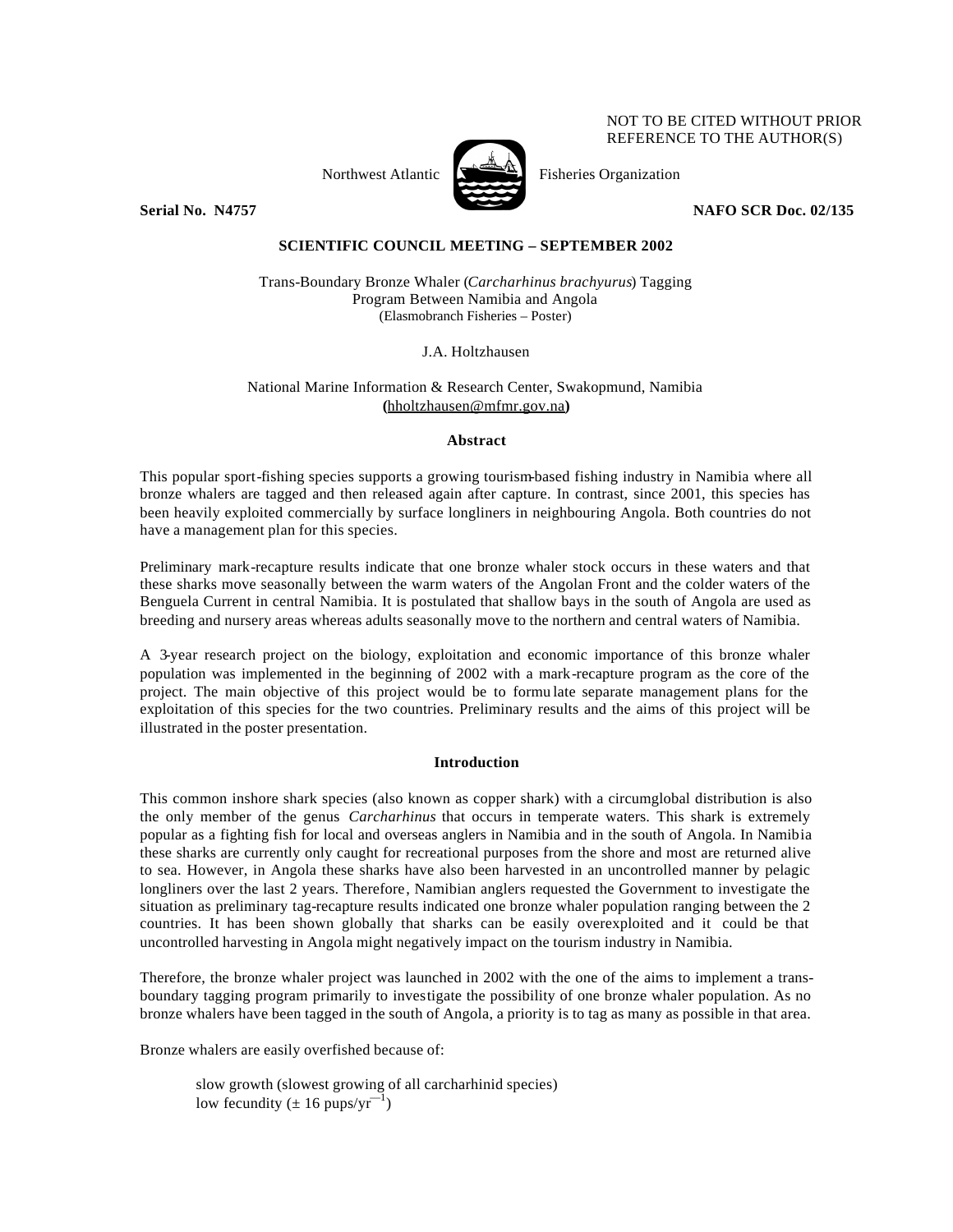late maturity ( $m = 11$ yrs,  $f = 19$ yrs) long lived  $(\pm 35 - 40yrs)$ few enemies (mostly man)

Aims of the tagging program are:

To determine movements (trans-boundary, seasonal migration ?) Determine stock identity with mark-recapture results (one population ?) Verify stock identity with genetic study (mtDNA, microsatts) Investigate population structure (Fig.  $1 + 2$ ) Determine growth rates

### **Methods**

Tagging surveys are undertaken by vehicle to areas where bronze whalers are likely to occur. Experienced anglers then catch these sharks from the shore with rods and reels. Standard measurements are then taken, the sex noted and the shark tagged with a barbed spaghetti tag with a coded number and an address imprinted on it. The tag is inserted with an applicator into the muscle posterior and on the top-left side of the dorsal fin. The shark is then returned without further delay to the water. (See above photos)

Additional to the tagging program, biological parameters to be determined (during this program) as required by fish stock assessment models are:

reproduction (eg. sex ratios, Fig. 3) growth natural mortality

#### **Preliminary Results**

Since 1983, 3294 bronze whalers have been tagged-and-released off Namibia. Of these, 84 (2.5%) have been recaptured of which 11 (1.5%) were recorded in southern Angola indicating a northern dispersion possibly for breeding at Baia dos Tigres. Maximum days of freedom was 3713 and the average 698 days. Maximum distance moved was 890 km (into Angola) and average distance moved was 133 km. (Fig. 4)

Since the launch of the current project, 2 tagging surveys have been undertaken. In February a survey to Angola was unsuccessful due to political problems. This survey was diverted to northern Namibia but only 6 bronze whalers where tagged due to logistical problems. In August 2002, 151 bronze whalers were tagged in northern Namibia . In November 2002. Another tagging survey to southern Angola will be undertaken.

Overall objective of the bronze whaler project "Title: Migratory Behaviour and Assessment of the Bronze whaler (*Carcharhinus brachyurus*)" is: to formulate a joint management plan for the bronze whaler resource between the Governments of Namibia and Angola that will ensure its sustainable utilisation and protection.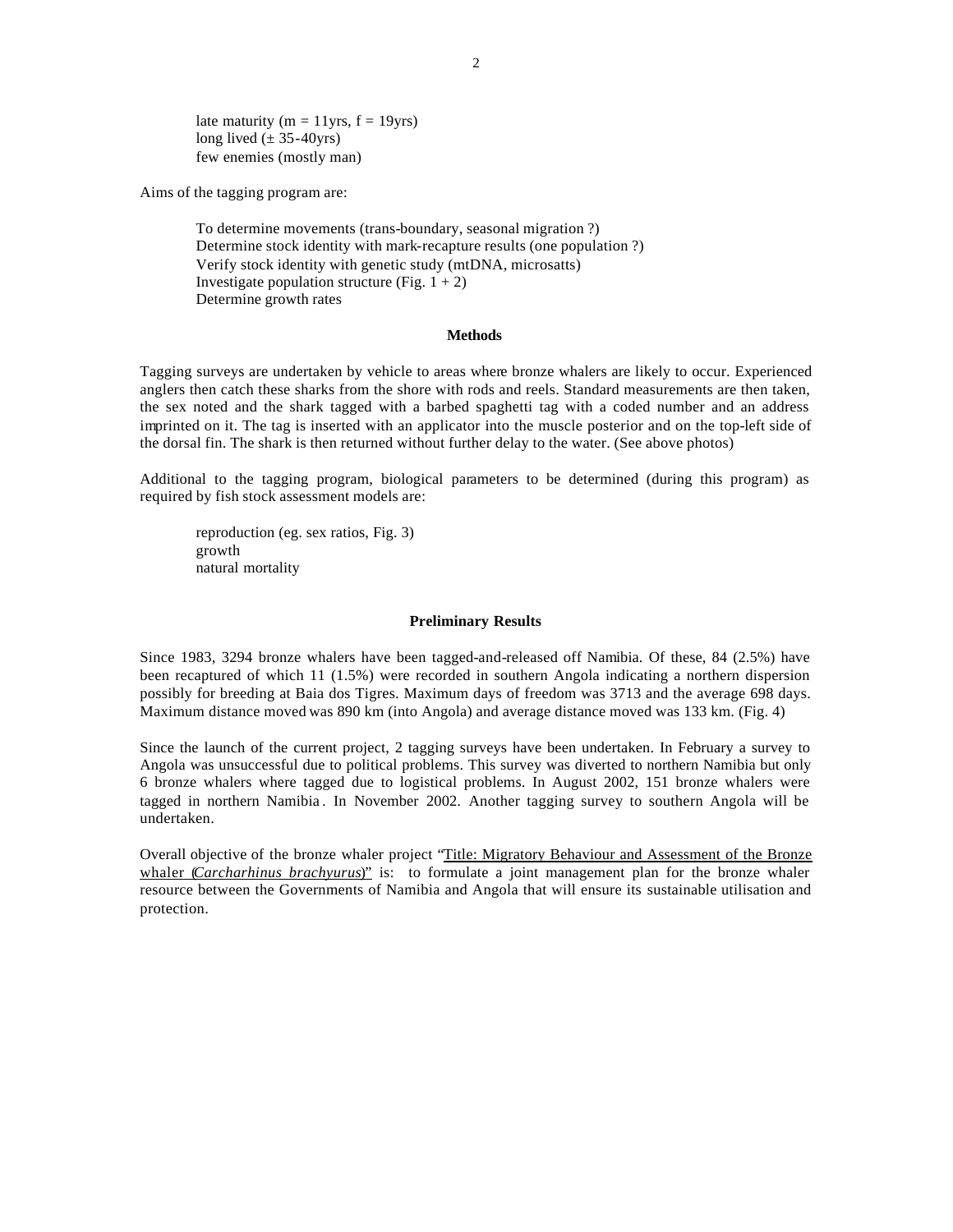

Fig. 1. Length distribution of all bronze whalers tagged off Namibia since 1983 to the present.



Fig. 2. Length distribution of one school of bronze whalers tagged off northern Namibia in August 2002. Bimodal peaks are evident.